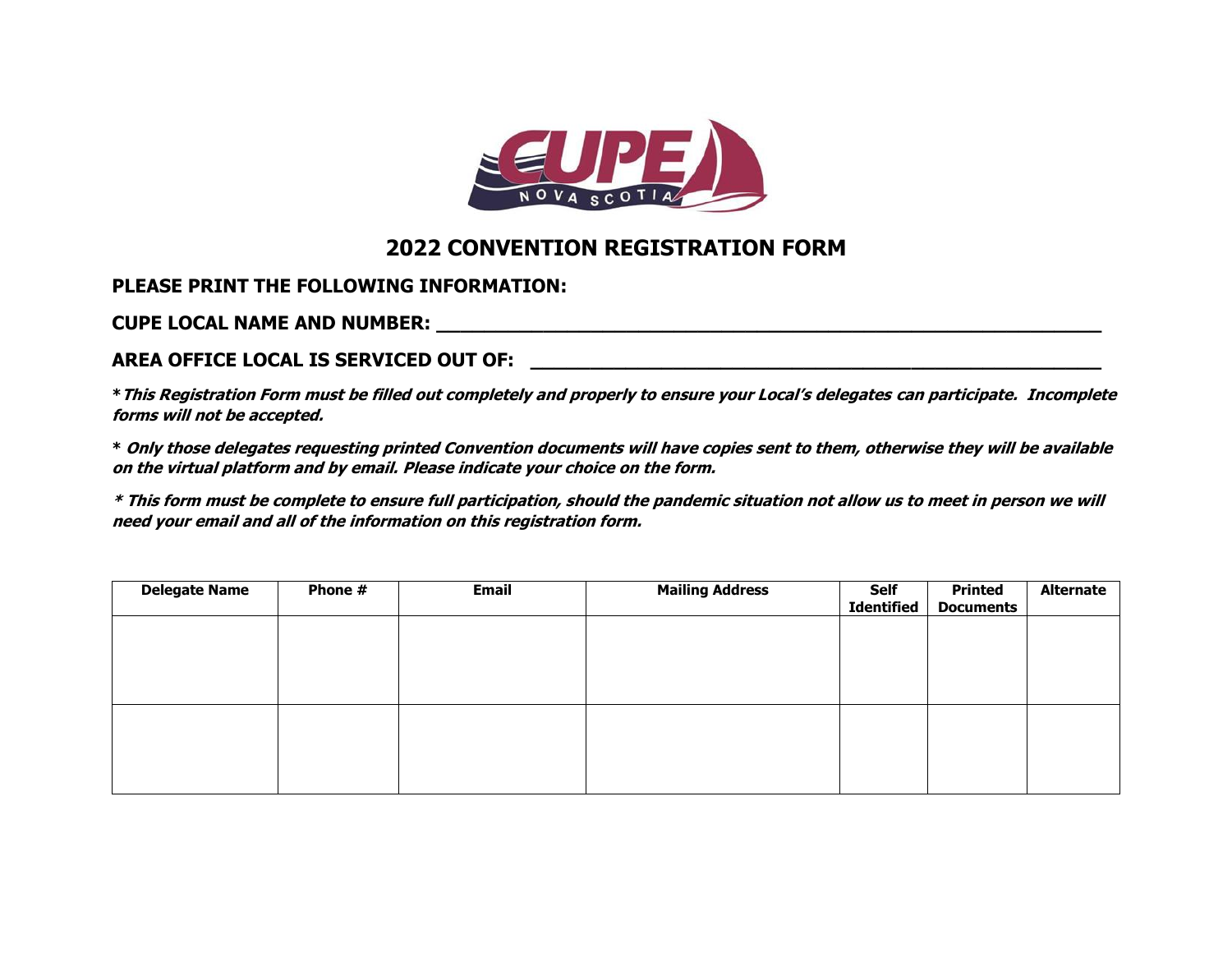| <b>Delegate Name</b> | Phone # | <b>Email</b> | <b>Mailing Address</b> | Self<br>Identified | <b>Printed</b><br><b>Documents</b> | <b>Alternate</b> |
|----------------------|---------|--------------|------------------------|--------------------|------------------------------------|------------------|
|                      |         |              |                        |                    |                                    |                  |
|                      |         |              |                        |                    |                                    |                  |
|                      |         |              |                        |                    |                                    |                  |
|                      |         |              |                        |                    |                                    |                  |
|                      |         |              |                        |                    |                                    |                  |
|                      |         |              |                        |                    |                                    |                  |
|                      |         |              |                        |                    |                                    |                  |
|                      |         |              |                        |                    |                                    |                  |
|                      |         |              |                        |                    |                                    |                  |
|                      |         |              |                        |                    |                                    |                  |
|                      |         |              |                        |                    |                                    |                  |
|                      |         |              |                        |                    |                                    |                  |
|                      |         |              |                        |                    |                                    |                  |
|                      |         |              |                        |                    |                                    |                  |
|                      |         |              |                        |                    |                                    |                  |
|                      |         |              |                        |                    |                                    |                  |
|                      |         |              |                        |                    |                                    |                  |
|                      |         |              |                        |                    |                                    |                  |
|                      |         |              |                        |                    |                                    |                  |
|                      |         |              |                        |                    |                                    |                  |

**\_\_\_\_\_\_\_\_\_\_\_\_\_\_\_\_\_\_\_\_\_\_\_\_\_\_\_\_\_\_\_\_\_\_\_\_\_\_\_\_\_\_\_\_\_\_\_\_\_\_\_\_\_\_\_\_\_\_\_\_\_\_\_\_\_\_\_\_\_\_\_\_\_\_\_\_\_\_\_\_**

**Signature of Local Union President and/or Local Union Secretary: \_\_\_\_\_\_\_\_\_\_\_\_\_\_\_\_\_\_\_\_\_\_\_\_\_\_\_\_\_\_\_\_**